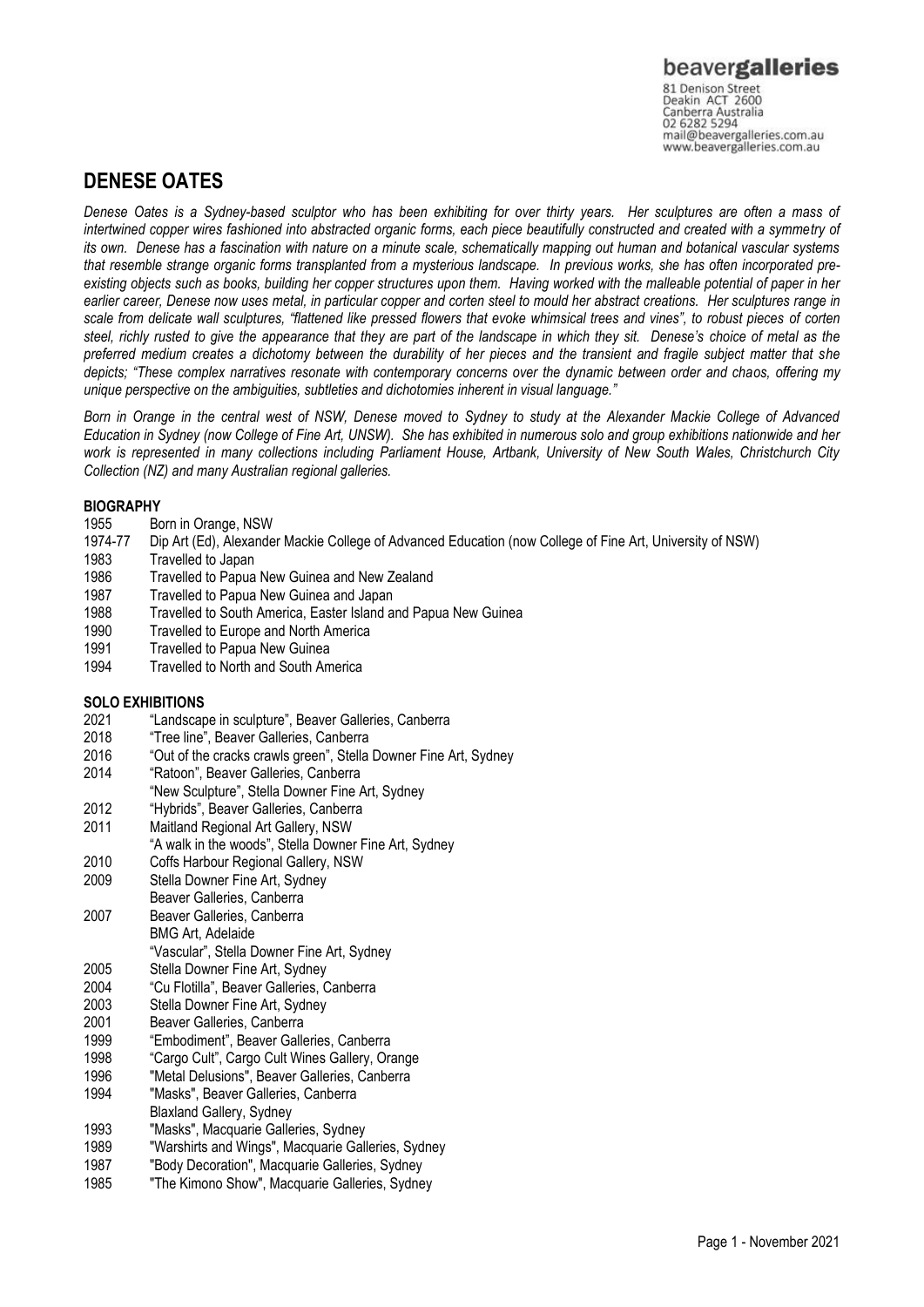81 Denison Street<br>
81 Denison Street<br>
Deakin ACT 2600<br>
Canberra Australia<br>
02 6282 5294<br>
mail@beavergalleries.com.au<br>
www.beavergalleries.com.au

- 1984 "The Valentine Show", Macquarie Galleries, Sydney<br>1983 "Quipus Memoirs", Macquarie Galleries, Sydney
- "Quipus Memoirs", Macquarie Galleries, Sydney "Quipus Memoirs - Masks in Paper", Fremantle Art Gallery, WA "Quipus Memoirs", Penrith Regional Art Gallery, NSW
- 1981 "The Uniform Show", Macquarie Galleries, Sydney<br>1979 "Padded Portraits", Macquarie Galleries, Sydney
- "Padded Portraits", Macquarie Galleries, Sydney

#### **SELECTED GROUP EXHIBITIONS**

| 2021 | "The Ninth Western Sydney University Sculpture Award and Exhibition", Western Sydney University (Campbelltown |
|------|---------------------------------------------------------------------------------------------------------------|
|      | campus), NSW                                                                                                  |
|      | "Project 2060 - Homewardbound", Coal Loader Centre for Sustainability, Waverton, NSW                          |
|      | "Sculpture in the Vines", Wollombi, NSW                                                                       |
| 2020 | "Retracing, Art Space on the Concourse", Chatswood, NSW                                                       |
|      | "Sculpture Bermagui", Bermagui, NSW                                                                           |
| 2019 | "Push and Pull of the City / Ebb and flow of Nature", Stella Downer Fine Art, Sydney                          |
|      | "Sculpture in an Orange Garden", Orange, NSW                                                                  |
|      | "North Sydney Art Prize, Coal Loader Centre for Sustainability", Waverton, NSW                                |
| 2018 | "Sculptures in the Garden", Mudgee, NSW                                                                       |
|      | "Flame seed", Incinerator Art Space, Willoughby, Sydney                                                       |
|      | "Western Sydney University Sculpture Awards", Sydney                                                          |
|      | "Shades of Green and Blue", Stella Downer Fine Art, Sydney                                                    |
|      | "The red project - underground wonderland", The Coal Loader Centre for Sustainability, Waverton, Sydney       |
| 2017 | "North Sydney Art Prize", Waverton, NSW                                                                       |
|      | "Sculpture at Scenic world", Scenic World, Blue Mountains, NSW                                                |
| 2016 | "Small works", Beaver Galleries, Canberra                                                                     |
| 2015 | "The Piano has been Drinking", Maitland Regional Art Gallery, NSW                                             |
|      | "North Sydney Art Prize", Waverton, NSW                                                                       |
|      | "Sculpture 2015", Stella Downer Fine Art, Sydney                                                              |
| 2014 | 2014 UWS Sculpture Awards, University of Western Sydney                                                       |
| 2013 | "Small works", Beaver Galleries, Canberra                                                                     |
|      | "The Woollahra Small Sculpture Prize", Sydney                                                                 |
|      | Lambrigg Station, ACT                                                                                         |
|      | "Artisans in the Gardens", Royal Botanic Gardens, Sydney                                                      |
|      | "Harbour Sculpture", The Deckhouse, Hunters Hill, NSW                                                         |
|      | "Gallery Artists", Stella Downer Fine Art, Sydney                                                             |
|      | "The Pomegranate Project", North Sydney Art Prize, Waverton, NSW                                              |
| 2012 | "Small works", Beaver Galleries, Canberra                                                                     |
|      | Melbourne Art Fair                                                                                            |
|      | "Sculpture 2012", Stella Downer Fine Art, Sydney                                                              |
|      | University of Western Sydney Sculpture Award                                                                  |
| 2011 | "Sculpture Ten", Incinerator Art Space, Willoughby, NSW                                                       |
|      | Willoughby Sculpture Prize, NSW                                                                               |
| 2010 | "Artisans in the Garden", Royal Botanic Gardens, Sydney                                                       |
|      | University of Western Sydney Sculpture Award                                                                  |
| 2009 | "The packsaddle exhibition", New England Regional Art Museum, NSW                                             |
|      | Willoughby Sculpture Prize, NSW                                                                               |
|      | "Windows on Pain", Sponsored by the Pain Management Research Institute, NSW                                   |
| 2008 | Melbourne Art Fair, (Stella Downer Fine Art, Sydney)                                                          |
| 2007 | Denese Oates and Nola Jones, BMG Art Adelaide                                                                 |
| 2006 | "Sculpture 2006", Stella Downer Fine Art, Sydney                                                              |
|      | Eden Gardens Sculpture Exhibition, Sydney                                                                     |
|      | "Winter Solace: Indulgence", Cowra Art Gallery, NSW                                                           |
|      | The Waterhouse Natural History Art Prize, South Australian Museum, SA                                         |
|      | Melbourne Art Fair, (Beaver Galleries)                                                                        |
|      | "Artisans in the Gardens", Royal Botanic Gardens, Sydney                                                      |
|      | University of Western Sydney Sculpture Award                                                                  |
|      | "Shelf Life", Delmar Gallery, Sydney                                                                          |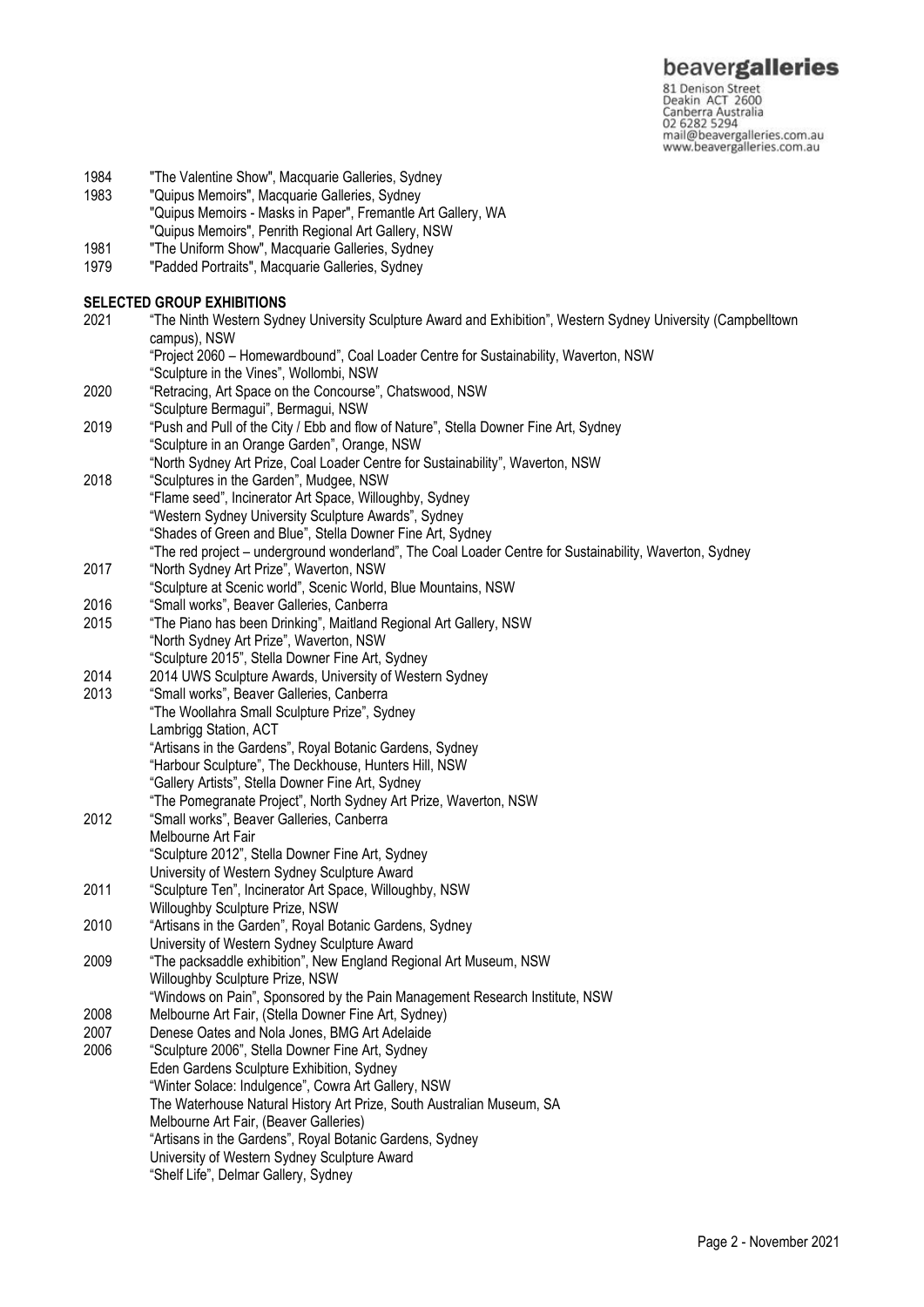**beavergalleries**<br> **81 Denison Street**<br>
Deakin ACT 2600<br>
Canberra Australia<br>
02 6282 5294<br>
mail@beavergalleries.com.au<br>
www.beavergalleries.com.au

| 2005         | Eden Gardens Sculpture Exhibition, Sydney<br>"Recent Sculpture: Metamorphosis and Materiality", The Delmar Gallery, Sydney |
|--------------|----------------------------------------------------------------------------------------------------------------------------|
|              | AMP Capital Investors Sculpture Exhibition, Sydney                                                                         |
|              | "The Year in Art", S.H. Ervin Gallery, Sydney                                                                              |
| 2004         | University of Western Sydney Sculpture Award                                                                               |
|              | "Sculpture 2004", Stella Downer Fine Art, Sydney                                                                           |
|              | "Singular Visions", Cowra Art Gallery, NSW                                                                                 |
| 2003         | "Sculpture in the Vines", Hunter Valley, NSW.                                                                              |
|              | "50/ fifty exhibition", New England Regional Art Museum, NSW                                                               |
|              | "The Alumni 2003", Kudos Gallery, Sydney                                                                                   |
|              | "Sculpture 2003", Stella Downer Fine Art, Sydney                                                                           |
| 2002         | "50/ fifty exhibition", New England Regional Art Museum, NSW                                                               |
| 2002         | "Sculpture in the City", Martin Place, Sydney                                                                              |
|              | "Sculpture 2002 (Twelve Galleries)", Stella Downer Fine Art, Sydney                                                        |
| 2001         | "The Alumni 2001", Kudos Gallery, Sydney.                                                                                  |
|              | CoFA Alumni Exhibition Ivan Dougherty Gallery, Sydney                                                                      |
|              | "Alumni on paper", Kudos Gallery, Sydney                                                                                   |
|              | "Packsaddle Studio Exhibition", New England Regional Art Museum, Armidale, NSW                                             |
| 2000         | "Postcards - Images of the 20th Century", Fairfield City Museum and Gallery, NSW                                           |
|              | Australian Contemporary Art Fair 2000, Melbourne (Beaver Galleries)                                                        |
| 1999         | "The Alumni 1999", Kudos Gallery, Sydney                                                                                   |
|              | "On the Tiles", The Sir Hermann Black Gallery, Sydney                                                                      |
|              | "The Packsaddle Exhibition", New England Regional Art Museum, NSW                                                          |
| 1998         | "Sculpture by the Sea", Bondi, Sydney                                                                                      |
|              | "The Sculptors Society Show", Parliament House, Sydney                                                                     |
|              | "The Alumni 1500", Kudos Gallery, Sydney                                                                                   |
| 1997         | "Memento", Makers Mark, Sydney                                                                                             |
|              | "The Packsaddle Exhibition", New England Regional Gallery, NSW                                                             |
| 1996         | "50 / fifty exhibition", New England Regional Gallery, NSW                                                                 |
|              | "Head First", Craftwest Gallery, Perth                                                                                     |
|              | "The Alumni Show", Works Gallery, Sydney                                                                                   |
| 1995         | "The Really Big Paper Show", Broken Hill Regional Gallery, NSW                                                             |
|              | "Ironside", New England Regional Gallery, NSW                                                                              |
|              | "The Packsaddle Exhibition", New England Regional Gallery, NSW                                                             |
|              | "The Alumni Show", Works Gallery, Sydney                                                                                   |
| 1994         | "The Really Big Paper Show", Tin Sheds Gallery, Sydney University                                                          |
| 1992-94      | The Alice Prize Exhibition, Alice Springs, NT                                                                              |
|              | "The Alumni Show", Works Gallery, Sydney                                                                                   |
| 1992         | "Open Endings", University of NSW College of Fine Arts Alumni Association Exhibition, CFA Gallery, Sydney                  |
|              | The Packsaddle Exhibition, New England Regional Gallery, NSW                                                               |
| 1989         | "Individual Views of Eroticism", Breewood Galleries, Katoomba, NSW                                                         |
| 1988         | "In Context", Cockatoo Gallery, Launceston, Tasmania                                                                       |
|              | "Women 88 Awards", Devise Arts, Melbourne                                                                                  |
| 1987         | "Australian Papermakers", Breewood Galleries, Katoomba, NSW                                                                |
| 1985         | "Evolution of Style - Ornamental Sources", Craft Centre Gallery, Sydney                                                    |
|              | "The Kimono Show", Crafts Council Gallery, ACT                                                                             |
| 1984         | "Paper Chase", The Robert McDougall Gallery, Christchurch, New Zealand                                                     |
|              | "Ah Tissue", Tasmanian School of Art Gallery, Hobart                                                                       |
| 1983         | Represented in the Australian Paper Exhibition at the International Paper Conference, Kyoto, Japan                         |
| 1982<br>1981 | "The Jabberwock Paper Show", Macquarie Galleries, Sydney                                                                   |
|              | "The Paper Show", Women and Arts Festival, Wollongong City Gallery                                                         |
|              | "Continuum", The Ivan Dougherty Gallery, Sydney                                                                            |
| 1980         | "Ten Young Artists", Macquarie Galleries, Sydney                                                                           |
| 1979         | The Archibald Prize Exhibition, Art Gallery of NSW                                                                         |
| 1978         | The Sulman Prize Exhibition, Art Gallery of NSW                                                                            |
|              | "The Harbour Exhibition", Macquarie Galleries, Sydney                                                                      |
|              |                                                                                                                            |

1977 Blaxland Gallery, Sydney